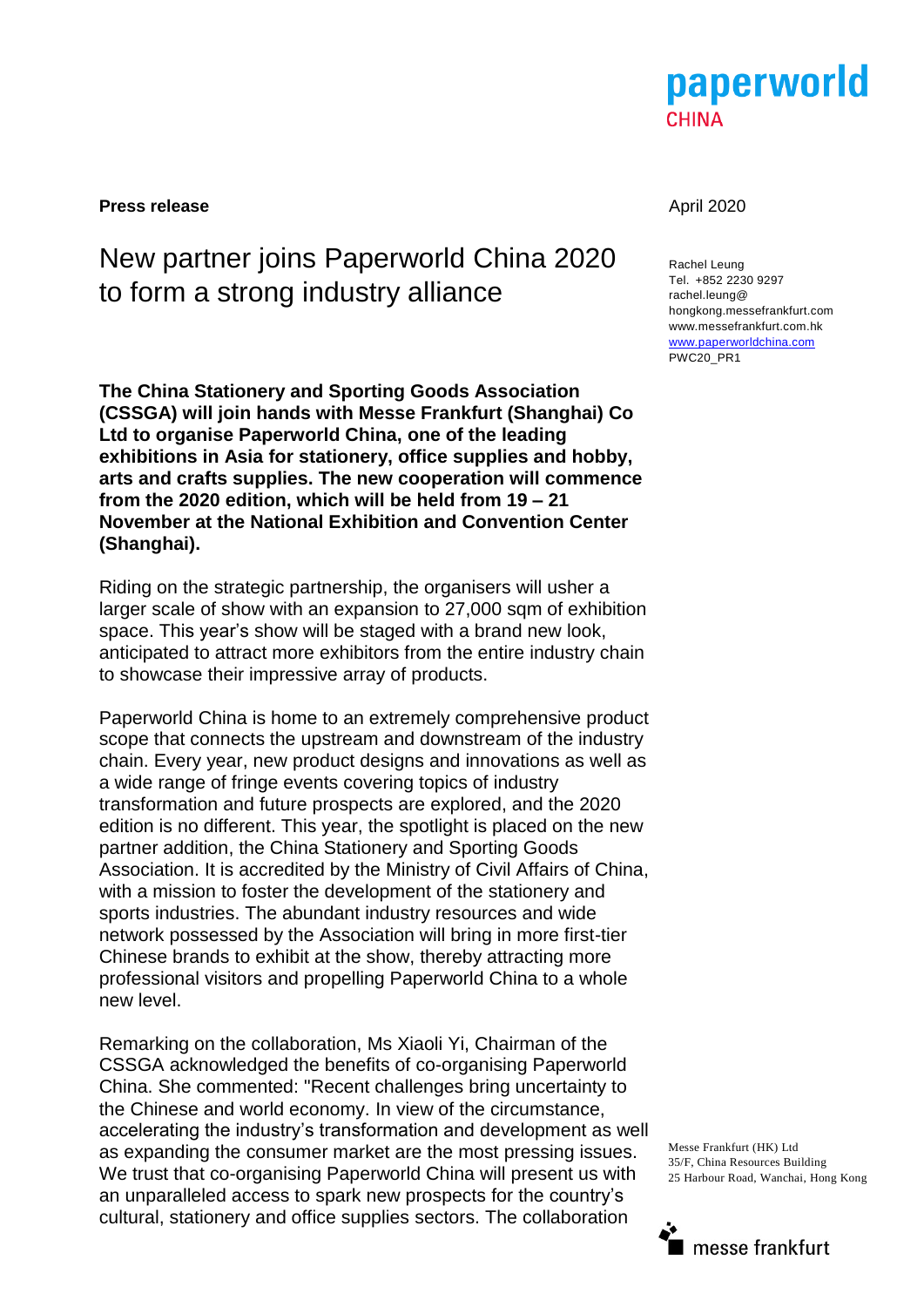will further solidify the show's position as a premier platform in the region."

Also looking forward to the new industry tie, Ms Judy Cheung, Deputy General Manager of Messe Frankfurt (HK) Ltd said: "Our partnership will enable us both to benefit from complementary resources. Paperworld China has taken root in Eastern China for 16 years and has become a highly recognised trade fair regarded for its quality. As a professional exhibition organiser, Messe Frankfurt has accumulated a wealth of sales channels and network resources, as well as ample industry support. These resources are the keys that have built a solid foundation for Paperworld China. I trust that the new alliance will further bolster the show's competitiveness, and will make its way to a more diversified industry event with a stronger product portfolio and an enhanced fringe programme."

## **Product portfolio strengthened with new Art and Painting zone**

According to data from the Qianzhan Industry Research Institute, China's art education industry has developed rapidly, driven by favourable art education policies and rising consumer demand. Experiencing year-on-year living standard improvements and increasing urbanisation, Chinese parents in third and fourth-tier cities have gradually become more accepting of art education and training for their children. As a result, the art education industry will continue to maintain a steady growth trend. It is expected that the size of the art education market will reach roughly USD 21 billion in 20201.

A newly launched "Art and Painting" zone will be the destination for industry players to capitalise on opportunities in this growing sector at Paperworld China. The new zone will form part of four dedicated product zones which will also include "Smart Learning & Stationery Trends", "Tomorrow's Office", and "Creative and Cultural".

## **Enhanced fringe programme to cover the entire industry value chain**

The fair's concurrent programme of events and forums has consistently been a cornerstone of its success, and the new organiser alliance will make this year's fringe programme even more exciting and inspiring. Just one example is the newly introduced "China's Top 100 Stationery and Office Supplies Companies Summit", which is a themed conference that will take place throughout the three-day fair. Comprising of a series of conferences and seminars, it will welcome senior management from industry heavyweights to share their insights on timely topics, as well as future developments in China's stationery and office

Paperworld China Shanghai, 19 – 21 November 2020

 $\overline{a}$ 

<sup>&</sup>lt;sup>1</sup> 'Report of market prospective and investment strategy planning on China's education and training industry,' [www.qianzhan.com.](http://www.qianzhan.com/) Retrieved: April 2020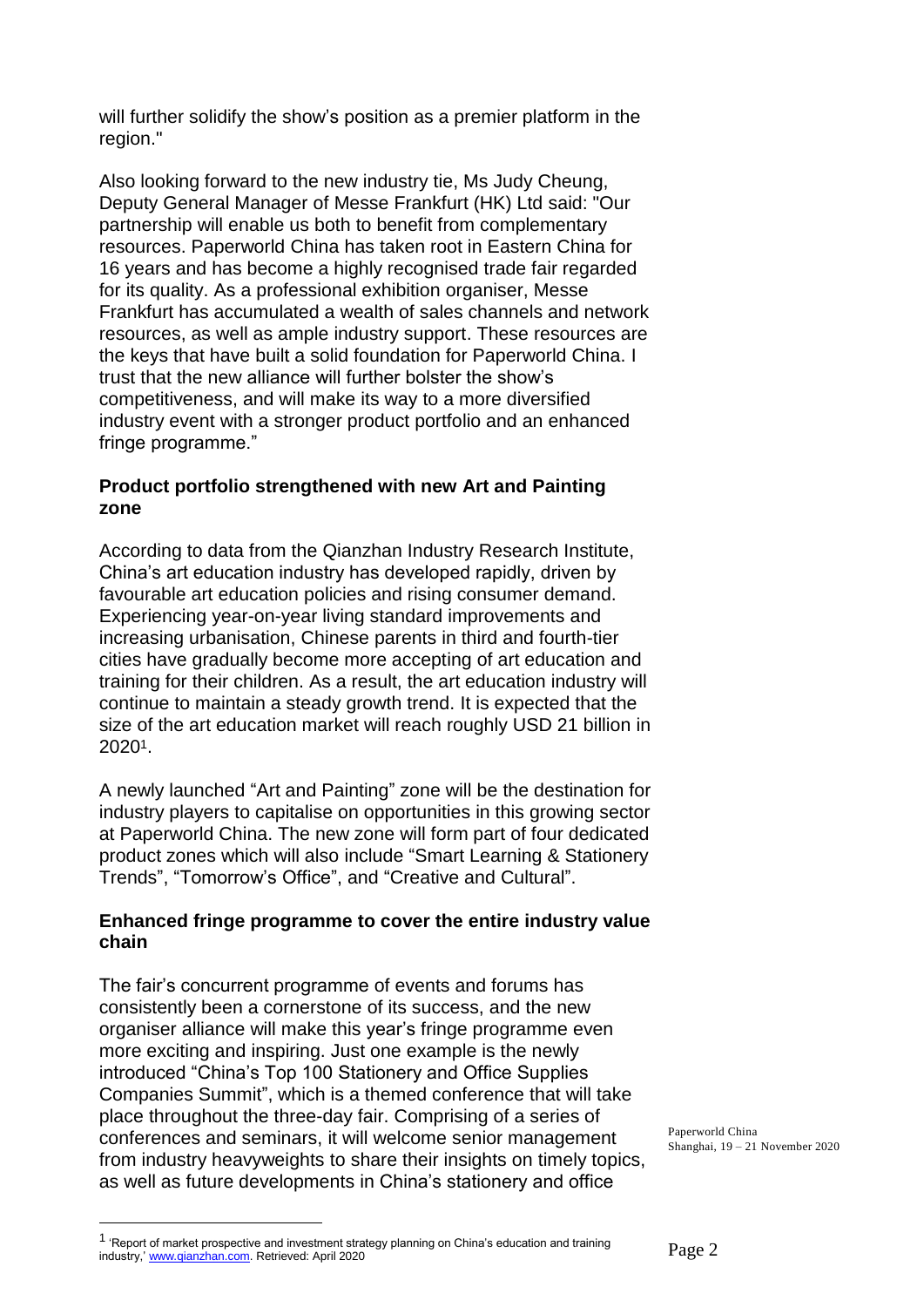supplies industry. This will assist both exhibitors and visitors in formulating their business strategies.

In addition, the "Industry Excellence Conference", successfully organised by the CSSGA for many years, will be brought into Paperworld China in a bid to connect participants with role models that they can learn from. Placing a spotlight on outstanding business platforms, individuals, and dealers of stationery and office supplies, the event will detail the successes of select businesses with a focus on how they have improved their brand image, management capabilities, and service quality.

Another highlight will be the highly anticipated "Sidanxing · Best Stationery of China BSOC" Awards (previously named "Best Stationery of China BSOC" Awards), which will look to build on the tremendous success of past editions. This year, the Awards will cooperate with the prestigious CISE Award, organised by the CSSGA, which is regarded as the "Oscar" award of the country's stationery industry. Professors from the Academy of Arts & Design, Tsinghua University, esteemed industry experts, large channel dealers, retailers, and young leaders of the stationery community will form an authoritative jury panel. The panel will carefully select outstanding Chinese brands with the aim of fostering the development and popularity of original stationery, office supplies and peripheral products, while also increasing awareness of protecting intellectual property rights.

What's more exciting is, this year's Awards will collaborate with JD.com to increase benefits for the award-winning brands through product display and online promotion. JD.com is one of China's leading one-stop e-commerce platforms, providing over 360 million active customers with direct access to an unrivalled range of authentic, high-quality products, and helping leading local and international brands tap into China's fast-growing e-commerce market.

Thanks to the newly announced organiser collaboration, the 2020 show will feature even more of China's leading manufacturers, suppliers and noted speakers. Participants will be able to obtain first-hand information on everything from stationery & office supplies to stationery gift items, art and craft supplies, while having the opportunities to gain insights on industry technology, equipment, and future prospects via a series of thought-provoking conferences and seminars.

More detailed information on fringe programme will be announced at a later stage.

The 2019 edition of Paperworld China covered an exhibition space of 23,000 sqm and attracted 426 exhibitors from 15 countries and regions: Austria, China, France, Germany, Hong Kong, India, Israel, Japan, Lithuania, Malaysia, South Korea, Spain,

Paperworld China Shanghai, 19 – 21 November 2020